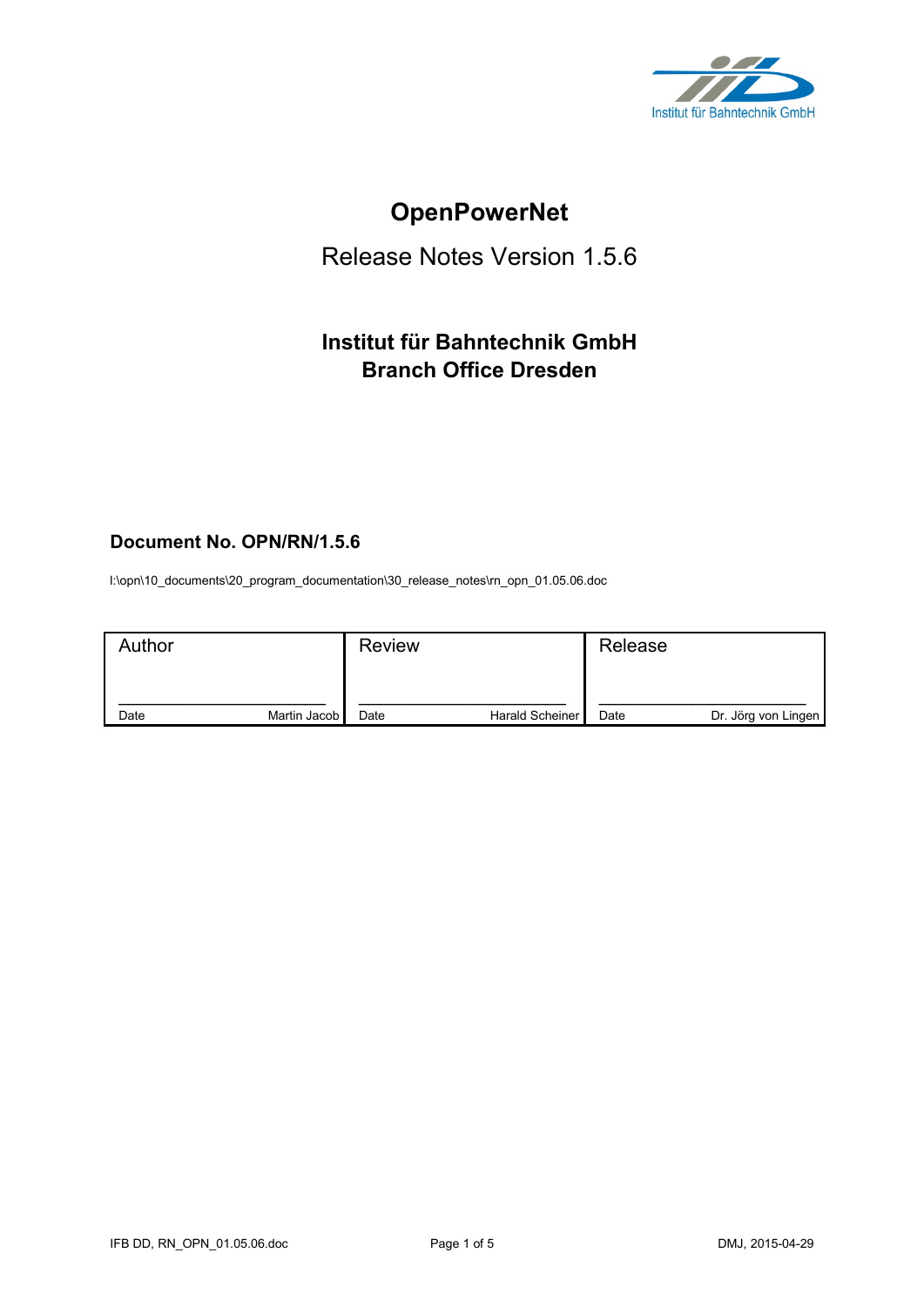#### **1 Introduction**

## **1.1 Overview**

The purpose of this document is to describe the changes and the status of OpenPowerNet version 1.5.6. The document contains:

- List of delivered files on DVD.
- Description of the main functionality,
- Any restrictions known,
- List of corresponding documentation and
- Known issues.

#### **1.2 Configuration**

See document Installation Instruction version 1.5.6 for required third-party software versions.

#### **1.3 Acronyms and abbreviations**

The following abbreviations are used within this document.

| <b>Abbreviation</b> | <b>Description</b>                |
|---------------------|-----------------------------------|
| 2AC                 | 2 Phase AC                        |
| <b>AC</b>           | <b>Alternating Current</b>        |
| <b>ATM</b>          | <b>Advance Train Module</b>       |
| <b>DC</b>           | <b>Direct Current</b>             |
| <b>DVD</b>          | <b>Digital Versatile Disk</b>     |
| <b>GUI</b>          | <b>Graphical User Interface</b>   |
| <b>ODBC</b>         | <b>Open Database Connectivity</b> |
| <b>PSC</b>          | <b>Power Supply Calculation</b>   |

#### **2 List of files on DVD delivery**

```
OPN InstallationInstruction 1.5.6.pdf
OPN_ReleaseNotes_1.5.6.pdf
OPN_UserManual_1.5.6.pdf
OpenPowerNet\my.ini
OpenPowerNet\createUser.bat
OpenPowerNet\OpenPowerNet-1.5.6.zip
OpenTrack\OpenTrack.V_1.7.6.2015-04-27.zip
ThirdPartyPrograms\ required by OpenPowerNet, see Installation Instructions
update\
```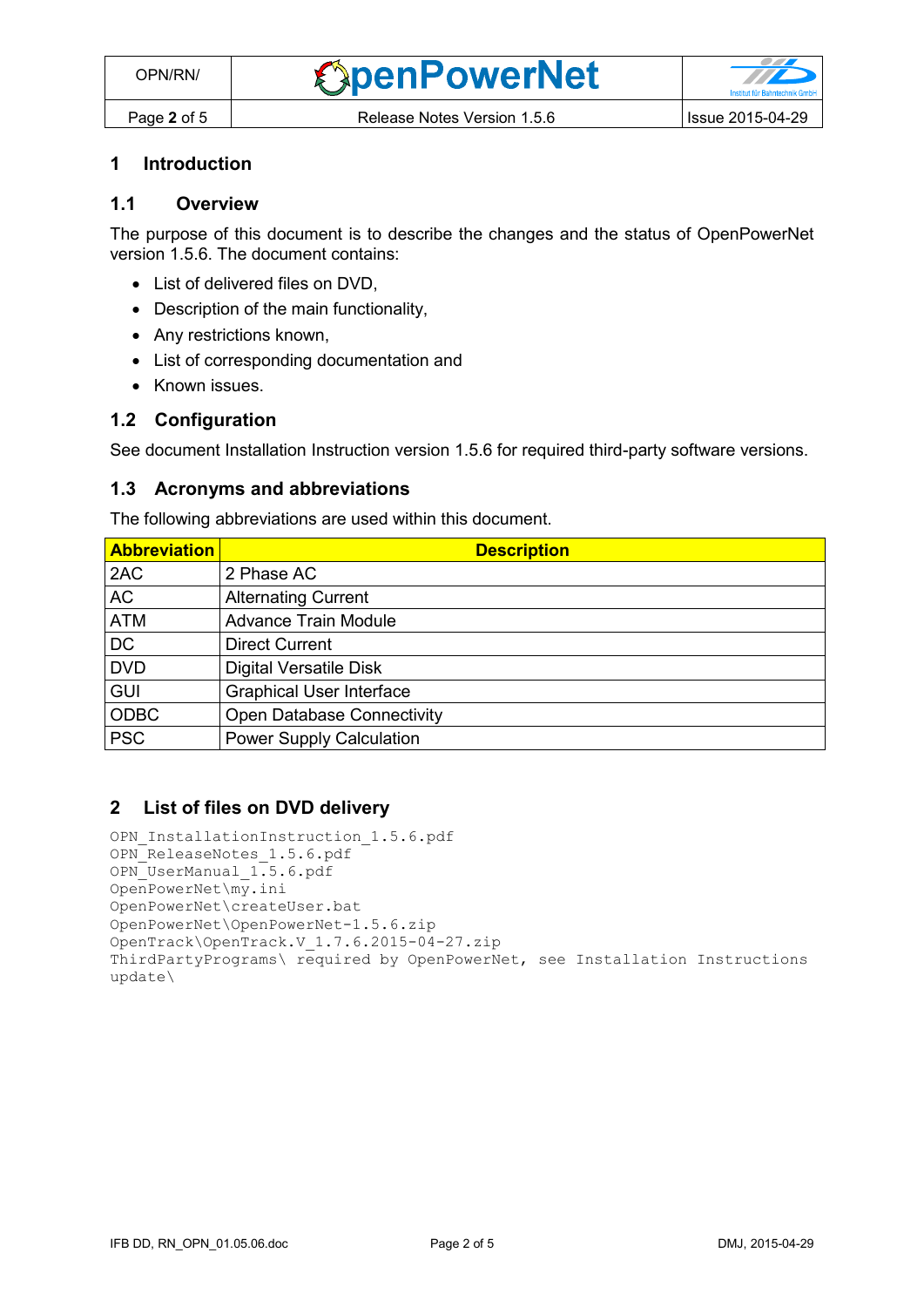**OpenPowerNet** 



## **3 Main functionality**

OpenPowerNet version 1.5.6 has the following main functionality:

- Calculation of AC, 2AC and DC power supply system,
- Calculation of magnetic coupling of conductors is done internally,
- AC / 2AC power supply models:
	- o Transformer,
	- o Auto transformer,
	- o Booster transformer,
- DC power supply models:
	- o Rectifier,
	- o Energy storage for stabilisation of line voltage and energy saving
- Voltage limiting device model to limit the touch voltage.
- Calculation of tractive effort with retroactive effect to the railway operation simulator OpenTrack,
- Calculation regenerative braking,
- Consideration of tractive and braking current limitation,
- Consideration of power factor at vehicle pantograph,
- Calculation of electrical engines with single or multiple propulsion systems,
- Division of power consumption for multiple Train Operating Companies,
- Evaluation of engine energy storage,
- Consideration of coasting behaviour of the courses,
- Consideration of changing train mass at station stops,
- Calculation of short circuit currents,
- Quick evaluation of network structure using constant current engine model,
- Visualisation of results using prepared Excel-Files and
- <span id="page-2-0"></span> Visualisation of results using the automated analysis of the Analysis Tool generating Excel and PDF files for:
	- o Minimum pantograph voltage,
	- o Maximum touch voltage,
	- o Maximum leakage current,
	- o Substation:
		- Feeder current versus time and as  $TRLPC<sup>1</sup>$ ,
		- **Busbar voltage versus time**
		- Power (P,Q,S) versus time and as TRLPC for input, output and total (per substation and total of all substations of a network),
		- **•** Power factor versus time
	- o Magnetic Field as flux density (B-field) and field strength (H-field),

 $\overline{a}$ 

<sup>1</sup> The **T**ime-**R**ated **L**oad **P**eriods **C**urve (TRLPC) shows the maximum or minimum of a set of varying window-size averages where the window time duration is defined by the x-axis value.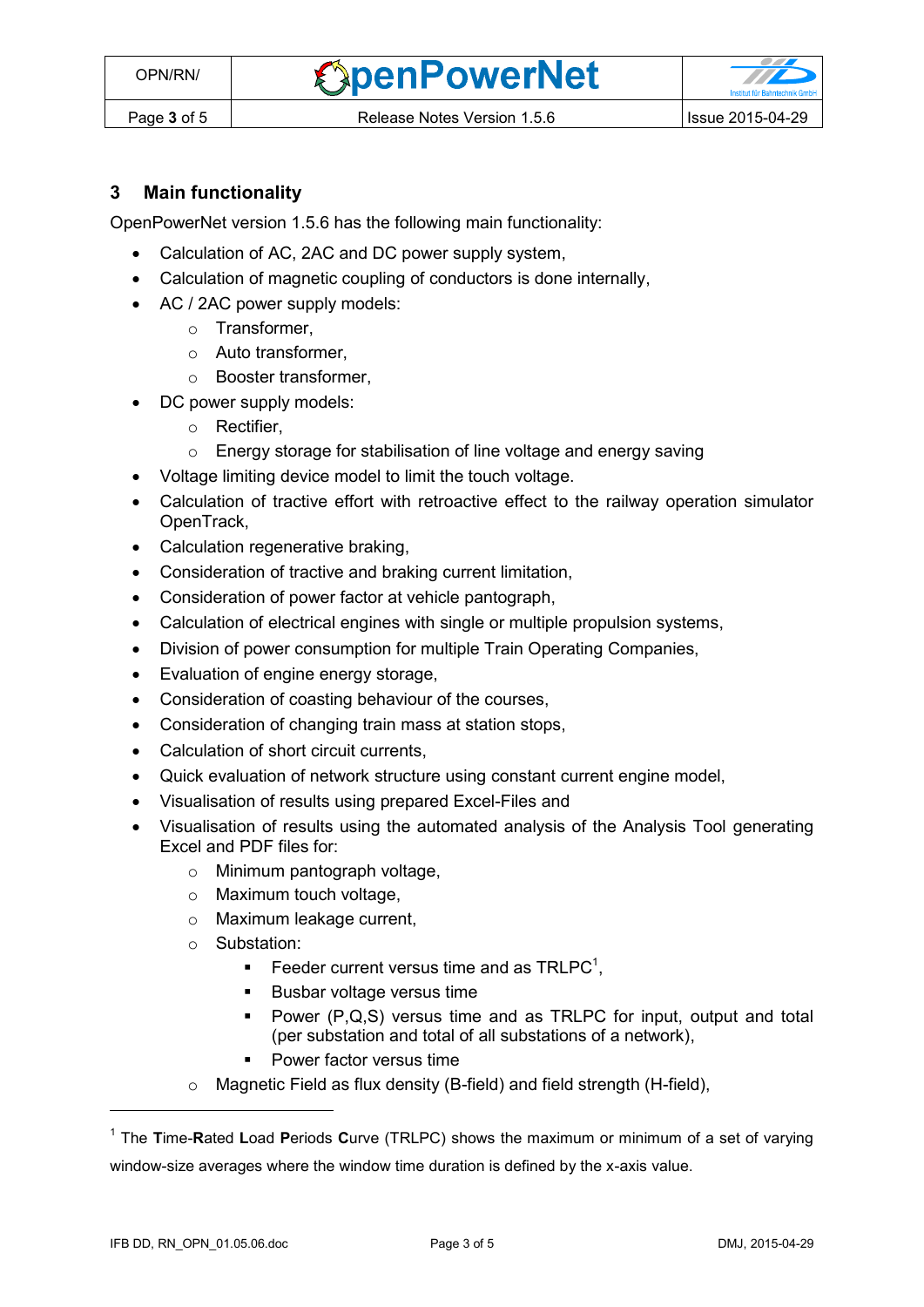| DPN/RN/     | <b><i><u>CapenPowerNet</u></i></b> |                    |
|-------------|------------------------------------|--------------------|
| Page 4 of 5 | Release Notes Version 1.5.6        | ' Issue 2015-04-29 |

- $\circ$  [C](#page-2-0)onductor and connector current versus time and as TRLPC<sup>1</sup>
- $\circ$  Voltage versus time and as TRLPC<sup>[1](#page-2-0)</sup>
- o Energy overview
- o Vehicle specific overview

### **4 Changes since version 1.5.5**

- **General:**
	- OpenTrack update.
	- Java 8 is now supported.
	- The chainage may now be negative. The constraint to have a positive chainage (kilometre) is removed.
	- Bugfix 759: It was not possible to display the PDF data sheets for MODULAR license.
- **PSC Viewer:** 
	- When setting the Default Layout preferences value of horizontal offset to 0 the first slice is set to the horizontal pixel position equal to the slice chainage in meter multiplied with the x scale factor. If the value is other than 0 the line will start at the defined value.
- **Analysis:**
	- Fixed calculation of stationary energy storage without any losses that was switched off during simulation.
	- Output for inline conductors: Previously the current sum was calculated using the absolute values of each conductor. This is done complex now and the absolute function is applied according to the selected functions.
	- Bugfix: Preset cache file was sometimes reused although preset file had been modified.
	- Bugfix: When an item was selected in Lines or InlineVoltage table and unselected later, this could lead to an error during output creation.

#### **5 Known restrictions**

OpenPowerNet is tested with OpenTrack version 1.7.6 (2015-04-27) and should only be used with this version.

OpenPowerNet is a single user application. It is not tested to use the same database for multiple users at the same time.

The Engine-File uses the RailML rollingstock schema version 1.03 with OpenPowerNet specific extensions and is therefore not 100% compatible with the mentioned version 1.03.

#### **6 Version of corresponding documentation**

The following table lists the version of the documents related to OpenPowerNet 1.5.6.

| <b>Document</b>          | <b>Version</b> |
|--------------------------|----------------|
| Installation Instruction | 1.5.6          |
| User Manual              | i .5.6<br>-1   |